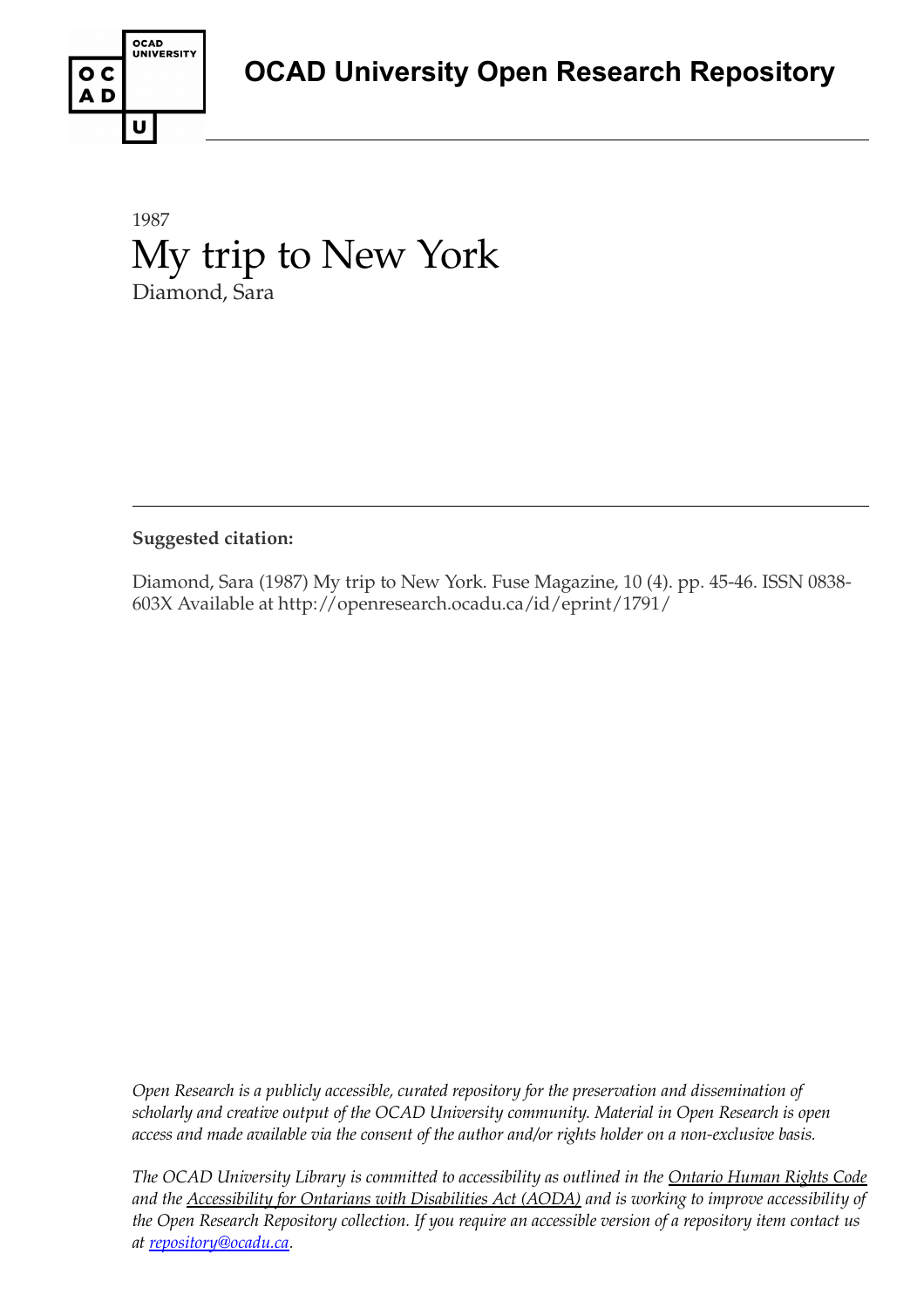# *My Trip to New York*

#### *SARA DIAMO ND*

**RECENTLY I WENT TO NEW YORK for the** *Viewpoints* **conference on women, culture and public media. It offered those in attendance a valuable overview of the independent media voices of American feminism. The panelists included American women from all over the United States, a sprinkling of Europeans and Third World women and a handful of Canadians. The event spoke both to the history of women's efforts and forms in the independent media, to the ways that women are effectively redefining their images now and to the everpresent and manipulative efforts of the consciousness industry. That the conference was a free event guaranteed a large turnout of female media consumers, young women, students and producers. As well as workshops there were screenings of clips from panelists' works. Events ran simultaneously - the following description is impressionistic, based on the panels that I attended.** 

**While** *Viewpoints* **emphasized women's efforts in constructing subjecthood within alternative venues, public and private broadcast were posed primarily as locations where Women are constructed as 'other.' The first framework allowed a broad array of production to be described and explored within the limited two-day time frame. Alternative production Panels ranged from lesbian fictions, to low budget production, to redefining family experience and structures, to labour and technology, and to an historical view of female language in media.** 

**Panels that analysed women's position in the mass media included those about the economics of sexism, the im-Pact of women as cultural consumers,**  **the politics of "cracking the media mystique" and women as subjects and audience for right-wing media. The absence of women who have chosen to work within mass media, including PBS, was unfortunate. It made it difficult to assess the impact of feminism within the central structures of ideological control, on both workers and concepts, retaining instead the perspec-**

## **NEWS & VIEWS FROM THE** WEST

**tive of the outside looking in. Mass and alternative media appeared as two opposing poles, their mutual impact on one another, both subversive and enlightening was not part of the discourse.** 

**Despite this criticism, the conference presented a strong showing of production and thinking by the assembled women. More than any Canadian art conference that I've ever attended, women of colour were well represented on panels and as moderators. It was not a context where one or two women were made to carry the discourse about racism in an overwhelmingly white context. Nor were women of colour pressed to always address racism as an issue. They could talk about issues in their work and the work of other women that assumed their presence and vision as media producers. This may have meant, as suggested by some voices at the closing plenary, that although women of colour were present on all of the panels, there was no structured framework to deal with the specific impacts of racism and to evolve solutions to discriminatory access and related issues.** 

**Cheryl Chisholm of the Black Women's Health Project opened the first plenary with an analysis of Black people and then Black women as cultural consumers, noting the disproportionate numbers of Blacks in the viewing audience relative to whites and the notable dearth of Black programing reflective of their lifestyles and issues. She described different readings of mass media Black images by Black viewers, for example** *Amos and Andy,*  **described alternatively as satire about Blacks, satire about whites, overt racism, etc. She cautioned social activists against self-righteousness as a stance. Chisholm emphasized the assertive power of self-production versus the defensive position of organizing against "this word or that person."** 

**III** 

Parminder Vir, who has worked ex**tensively with the Greater London Council (recently abolished by the Thatcher government) spoke to the need for Black women to own and control the means of media production. She noted that Third World women have begun to produce works that give them access to a broader women's community and at times are tantamount to survival. Thus, women in India are using video to organize against dowry deaths, for example. On the same panel, Judith Williamson, also from England, argued that the left and feminism should not explore consumerism as a place of radical intervention. While it is true that women make up some 80% of consumers and that advertising is geared to them, publicity itself is unrefonnable. Its job is to sell within a capitalist market and**  it would shift to reflect changing im**ages, but would not drop its fundamental nature. Michelle Mattelart spoke to the power of soap opera as a**